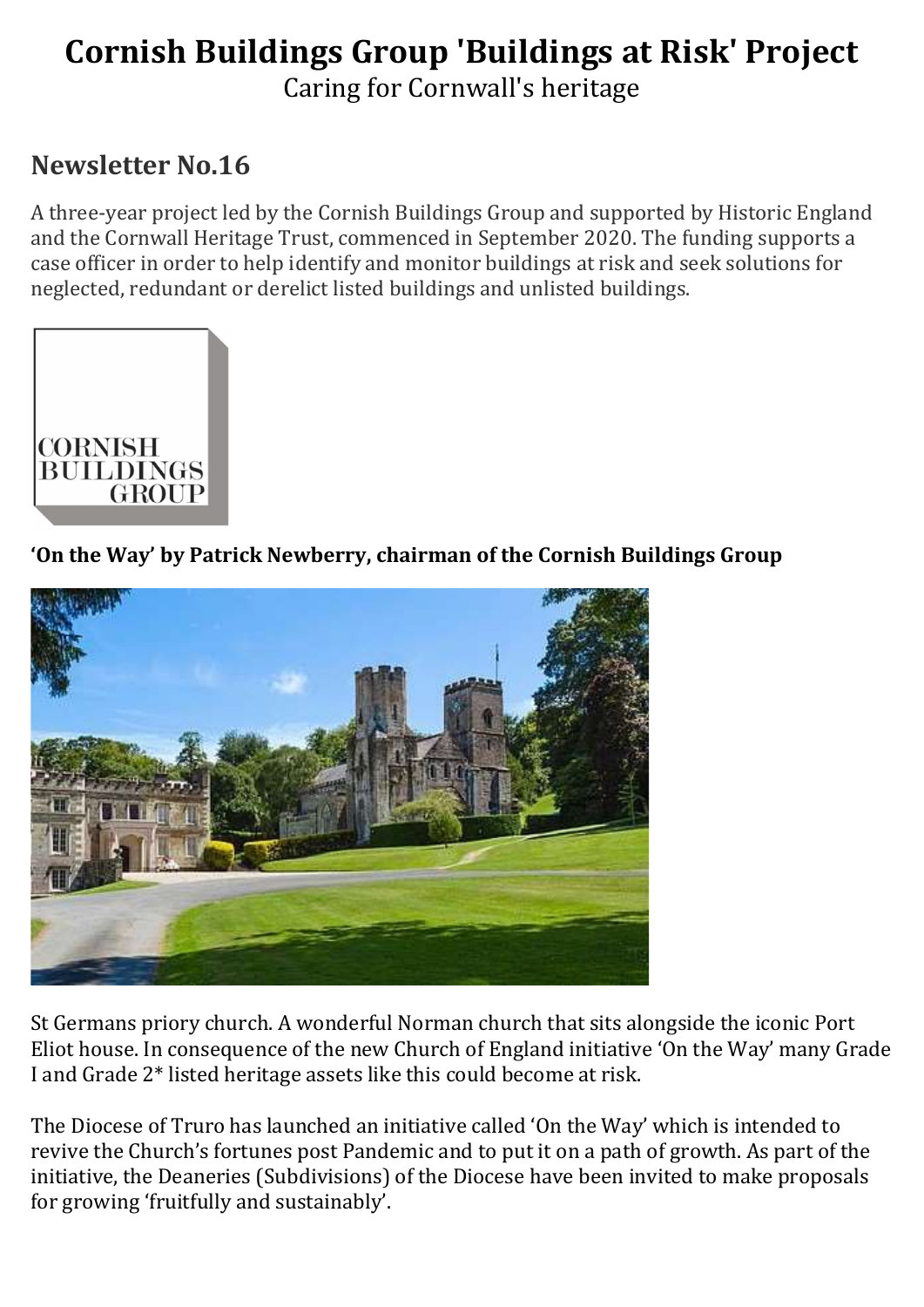One Deanery, East Wivelshire, which covers the south-east of Cornwall and includes such fine churches as St Germans, published a proposed vision which involved the closure of between a half and two thirds of its 34 churches, two thirds of the 34 being Grade I or Grade II\* listed (i.e. in the top eight percent of the country's listed buildings).

Predictably, uproar ensued, and the Deanery hastily retracted its proposals, saying that the draft should never have been published. A new proposed vision has been published which avoids mention of numbers of churches, but the principles are the same and could well result in significant closures. Other deaneries are working on their proposals and the risk is that similar ideas will be floated elsewhere in the Diocese.

Nobody can deny that the Church has problems, but possible large-scale closure of Cornwall's churches is a very worrying development. Cornwall's churches are some of its finest historic buildings, very often the most significant historic building in a community. But more than that, they are important places of sanctuary and calm in a stressed world. Rural communities have lost many facilities, including pubs and shops. If they lose their churches, they will become even more soulless places.

If you come across a threatened church get involved in the debate and argue for its retention. Also, let this project know. We are planning a campaign to raise awareness of this problem and to encourage debate about possible solutions.



Hotel Bristol, Newquay

The Hotel Bristol on a commanding position on the Newquay headland.

On 13 April 2022, the developer Salboy Ltd presented proposals to Newquay Town Council Planning Committee to completely demolish the Hotel Bristol and build a new hotel with flats.

https://www.cornwalllive.com/whats-on/nandos-wagamama-five-guys-talks-6975629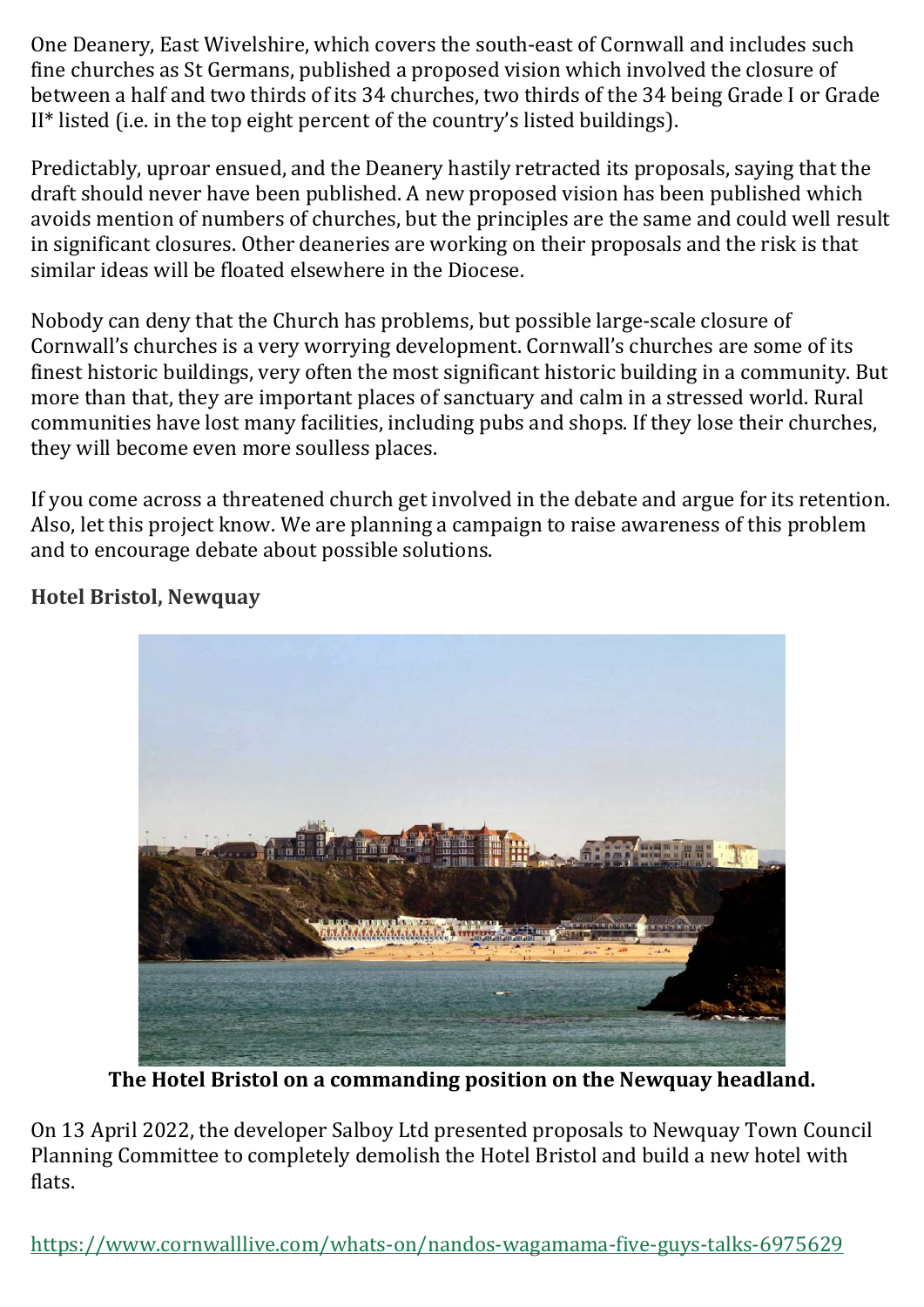You can view the presentation to the Council here.. https://fb.watch/cyc5lu8NgE/ A recent unsuccessful application to Historic England to get the building listed now puts this iconic hotel at serious risk of demolition.

Although the building dates to the early-20th century there was a major extension added in 1933. Despite this the hotel retains much of its art deco interior. Its demolition, or a major alteration, would continue the piecemeal loss of Newquay's historic holiday heritage. Recent examples of change has rendered the Narrowcliff Hotel (next to the Hotel Bristol) and the Tolcarne beyond recognition, the Edgecumbe has fallen into a state of dereliction and the art deco style Fistral Hotel has been demolished.

The Hotel Bristol sits within a cluster of historic hotels left standing in Newquay – alongside the Headland, Atlantic, Victoria and The Great Western. Of these, only the Headland has any statutory protection. The Headland, Atlantic and Great Western were by the renowned architect Silvanus Trevail while the Victoria was designed by Liskeard based John Sansom who also responsible for the Porthminster in St Ives. Unfortunately, the architect for Hotel Bristol remains unknown.

Several large hotels along Narrowcliff were developed from 19th century residential villas. Only two of these villas now survive which potentially will be lost under these proposed plans. The significance of the Hotel Bristol and the Narrowcliff villas have been outlined in the Cornwall and Isles of Scilly Urban Survey – Newquay, Historic characterisation for regeneration (2003).

# Boslowick Reprieve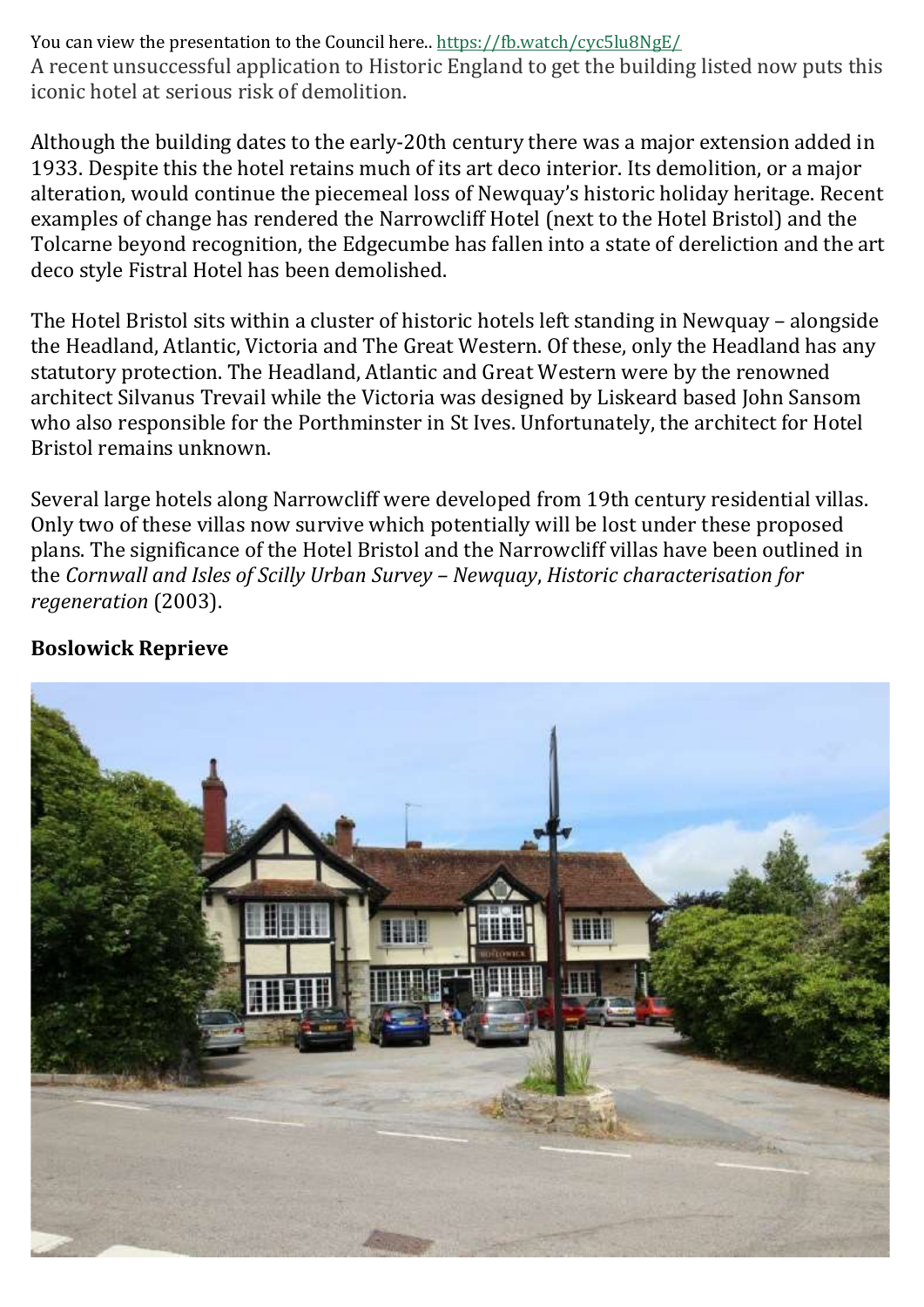# Homes plan for pub site rejected

PLANS to demolish an empty pub and replace it with up to 10 new homes have been rejected by councillors in Cornwall.

Outline planning permission was sought to replace the Boslowick Inn, in Falmouth, with the new housing.

However, when the plans went before Cornwall Council's central sub-area planning committee yesterday, the application was refused.

Councillors said they were concerned about the loss of the pub, an historic asset.

Restineous Farm



Restineas Farm, near St Austell.

The Historic England listing notes 'C18 house. Coursed granite. 2 storeys. 5 windows, sashes with glazing bars. Central plain door. Slate roof with half hipped ends. End chimney stacks'.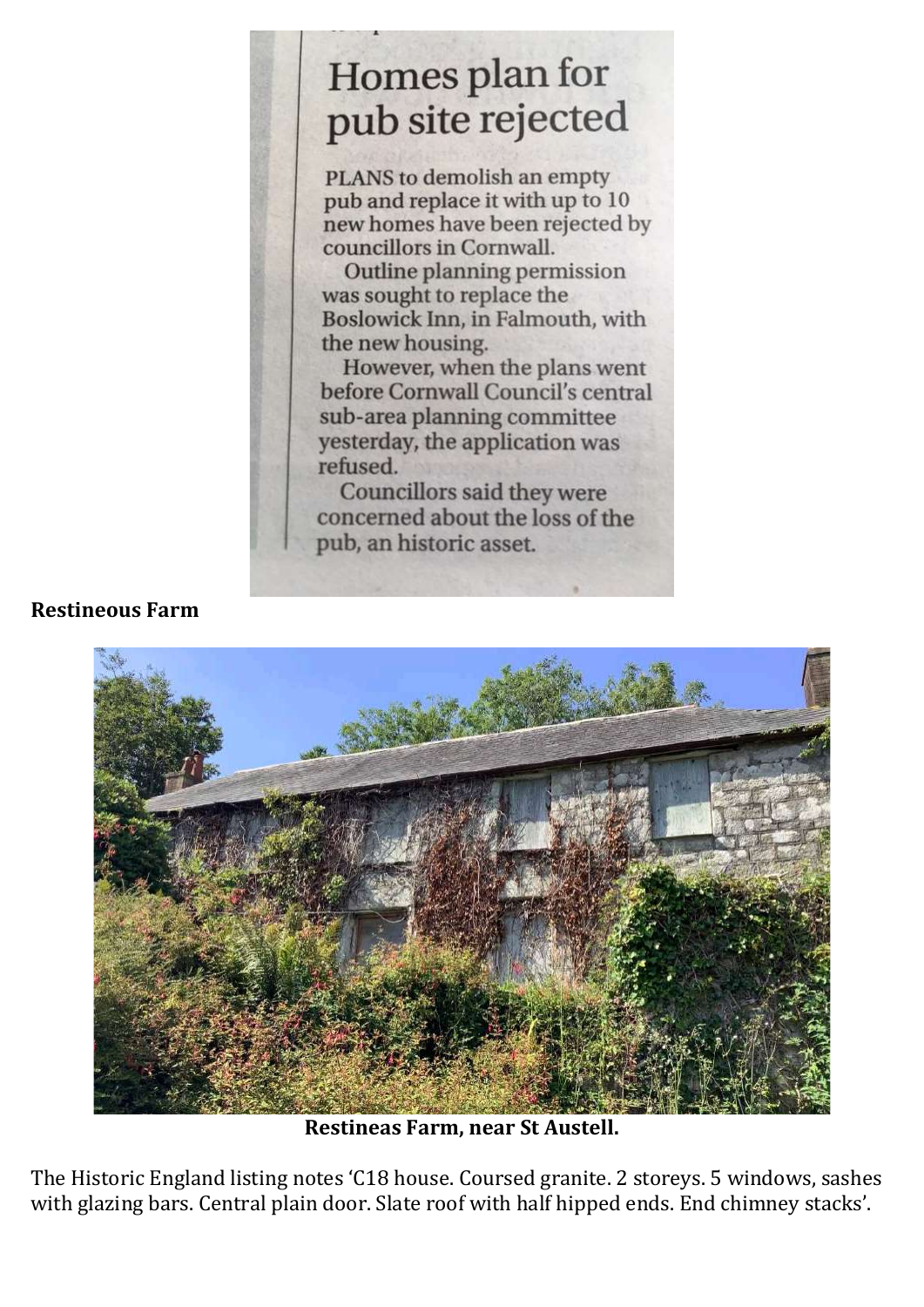This historic farm complex first appeared on our buildings at risk register in 2014. Since that time the buildings have fallen into a major state of disrepair. A planning application PA21/04171 'Application for Listed Building Consent for Works and rebuilding to the Grade II Listed Buildings at Restineas and change of use to training and research purposes' proposes to turn the farmhouse and ancillary buildings into a training centre for the Eden Project.

# https://planning.cornwall.gov.uk/onlineapplications/applicationDetails.do?activeTab=documents&keyVal=QRTF49FGN4200).

The Cornish Buildings Group has supported this application and has recommended that the SPAB request for conditions to planning is followed. We feel that the proposals are pragmatic and likely to offer a realistic and sustainable future for Restineas. The proposal offers positive interventions to buildings that are now in a very poor state. We doubt if much of the internal fabric will be salvageable.

Our overriding view must be to support a scheme that will secure the future of an important grouping of listed buildings set within a significant setting. We hope that this scheme will provide a useful long-term solution for the site.

# Lamb and Flag



The sorry state of the Lamb and Flag smelting works.

This project has reported the condition of the Grade II listed smelting works, near Canonstown, to Cornwall Council's enforcement department. The building appears on the Cornish Buildings at Risk Register and is on SAVE's endangered building list.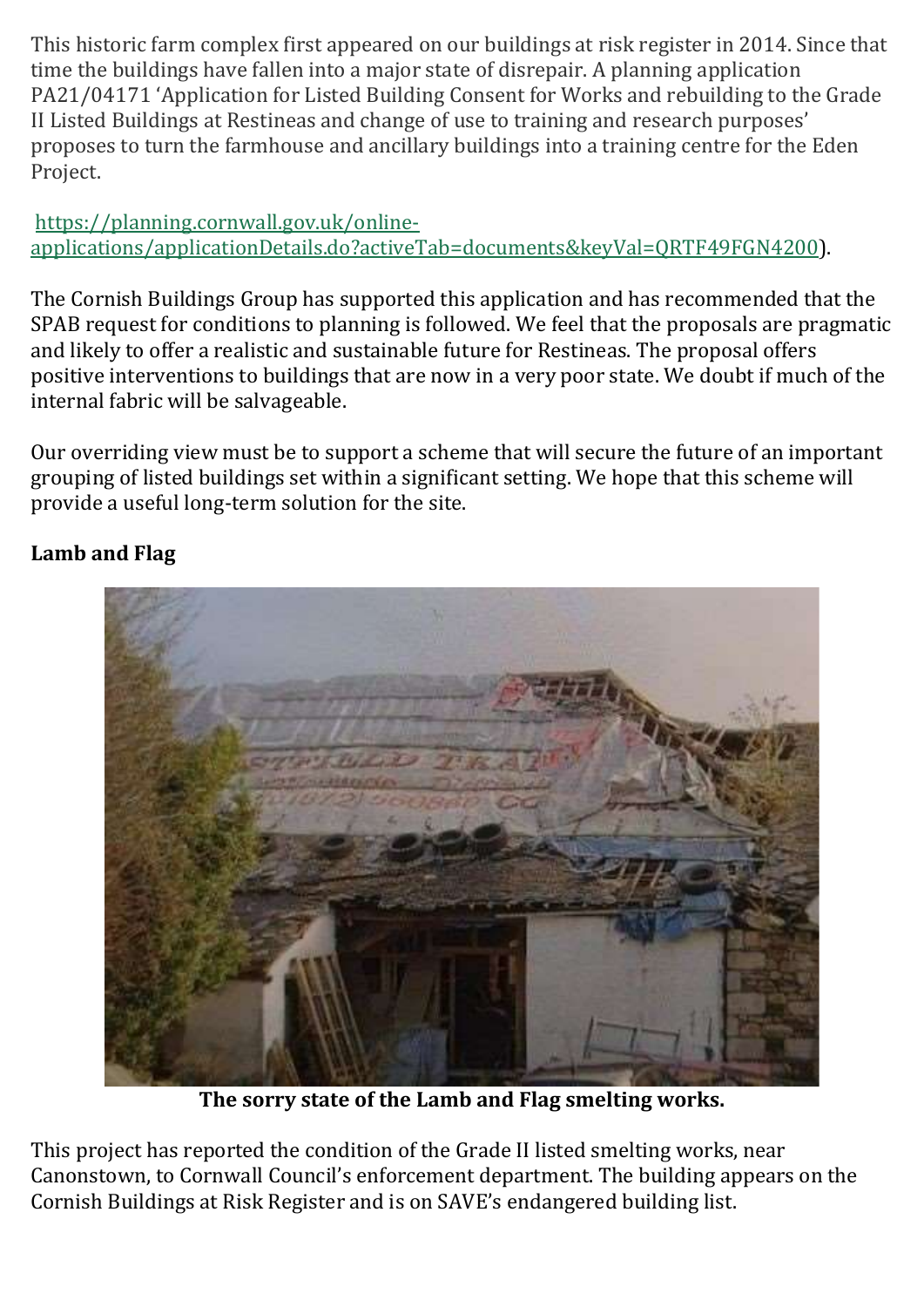This project has long been concerned with the ongoing major deterioration of the buildings; it is of note that the west side of the roof has now fully collapsed. The buildings have been in stark decline for over a decade (we first reported it back in 2014) and now because of serious neglect they are now in a dangerous condition. We understand that some work has been carried out without the appropriate consents.

### Making the News: 'Race to Save Historic Buildings'

**Race to save historic buildings** 

#### **OLIVIER VERGNALILT**

HERE are real concerns that<br>some of Comwall's beloved<br>to heritage could crunble into<br>the distribution of the distribution of the distribution<br>of the distribution of the distribution of the distribution<br>for the statistic of

ust.<br>ing supr as supposes a case omcer, and<br>buildings at risk and seek<br>buildings at risk and seek<br>mong the 50 or so at risk, the<br>Buildings Group has high-<br>handful that remain in a

ade II listed Carpenter's<br>St Day has its roof held St Day has its roof held<br>with battens, and boards<br>me of the windows. It is subto one of the group's applications<br>means to complete the mass and to the properties are unassuming ind -19th enontry<br>and a World Heritage Site and a bond a conservation of the section of<br>h council and local history 1<br>b h c

 $\frac{a}{220}$  declining  $\frac{c}{20}$ ndition<br>efore the



 $\begin{tabular}{p{0.875\textwidth}} \bf{helped. This is one to watch.} \end{tabular} \begin{tabular}{p{0.85\textwidth}} \bf{Fredethyl Wald Garden, in Hel-1} \end{tabular} \begin{tabular}{p{0.85\textwidth}} \bf{Bridge, near Bodmin, is also on the concerned list. There is an application to demollsh, reconstruct and reading parts of the historic wall.} \end{tabular}$ 

right,<br>that p<br>will be

is.<br>spokesman for the group added:<br>y loss would be a great shame as s would be a g<br>in the wall<br>stones which,<br>re once part of<br>tant Bodmin B great shame as

news stories on<br>including the fo n Newtyn.<br>yn FISH Trust has ce

**Example 10**<br>
and considerate consideration of the state in the state of the state of the state of the project viability appraisal, using an the floors. The kiln drying floor and<br>
a Bridge, near Bodmin, is also on Archite

ong cern<br>to the PVA Report will bring together<br>"The PVA Report will bring together<br>take an informed decision about<br>take an informed decision about<br>whether we should commit to fur-<br>ting the cond, risk and effort in develop-

whereast we smoot contrint to hird the project<br>the project of the project of the project of the project<br>ling the project of the contrint of the bowler. The<br>same is the control with the same in sad decline for several years





#### > Wheal Busy, St Day

ullding, which has been closed for<br>any versus, has reportedly been diversed for a<br>variety leads to provide the contract of 240,000 from the Govern-<br>eners's Levelling. Up P Fund. This, the principal on<br>munity, should help b

 $\mathbb{R}$  , and



Western Morning News, April 2022.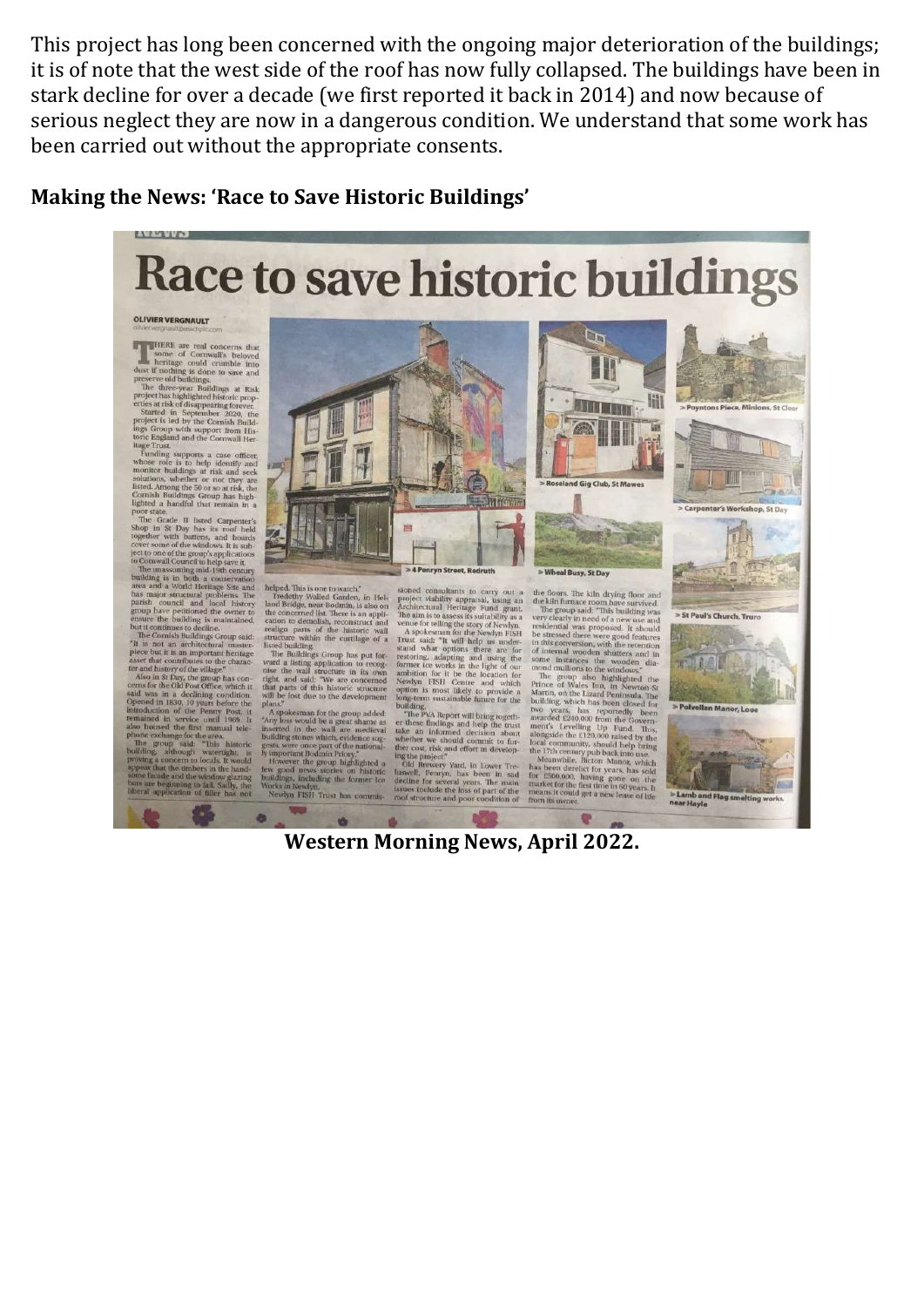# North Hill Church



St Torney's, North Hill.

Described in the 2014 revision of Pevsner 'One of Cornwall's most enjoyable churches, specially ambitiously decorated without and rich in interest within.

We are pleased that the closed church of St Torney's, North Hill has now been vested in the Churches Conservation Trust. The scheme transfers the care and maintenance of the building and contents to the Trust.

Paul Holden, FSA. Project Lead.

## How can you follow the project?

Our WordPress blog https://buildingsatrisk.wordpress.com/ Our website https://sites.google.com/site/cornishbuildingsgroup/home Updates and alerts will be shared via our Twitter feed @CbgCornwall To keep up-to-date on the project please follow our blog; when we have something to say you will receive an alert. Or you can follow us on Twitter.

## Please support us

We welcome any feedback on any aspect of the project and its aims. You can play your part in this work by volunteering to support our aims. You can do this by reporting your concerns about historic buildings or valued heritage assets in your area which are either derelict or not being properly looked after.

Please contact Paul Holden at cbgcasework@gmail.com

A form that will help us with some background local knowledge is available on our website